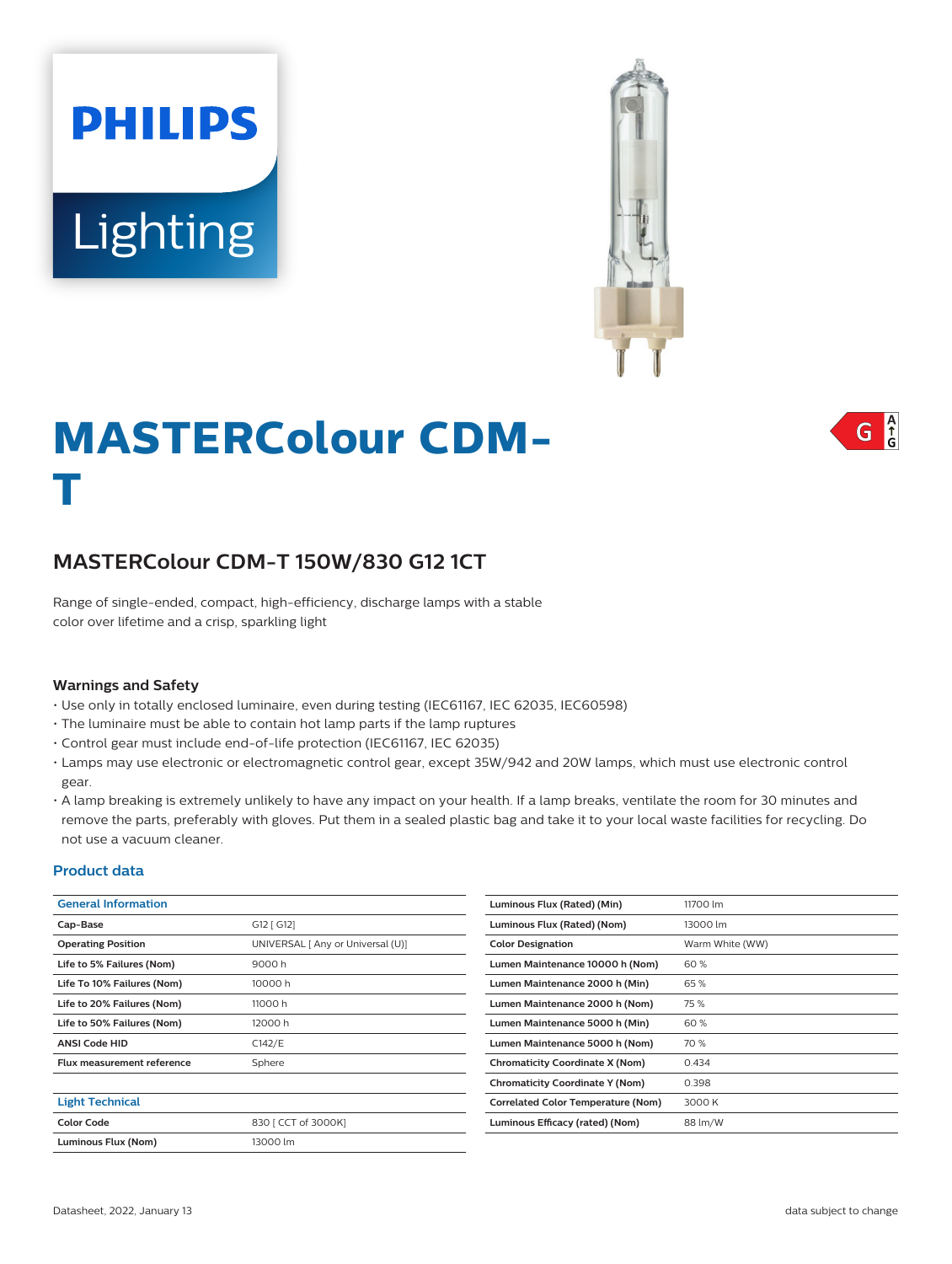## **MASTERColour CDM-T**

| <b>Color Rendering Index (Nom)</b> | 88              | Mercury (Hg) Content (Max)           | 14.3 mg                             |  |  |
|------------------------------------|-----------------|--------------------------------------|-------------------------------------|--|--|
|                                    |                 | Mercury (Hg) Content (Nom)           | 14.3 mg                             |  |  |
| <b>Operating and Electrical</b>    |                 | Energy Consumption kWh/1000 h        | 151 kWh                             |  |  |
| Power (Nom)                        | 150.1 W         | <b>EPREL Registration Number</b>     | 473335                              |  |  |
| Lamp Current Run-Up (Max)          | 2.5A            |                                      |                                     |  |  |
| Lamp Current (EM) (Nom)            | 1.8A            | <b>UV</b>                            |                                     |  |  |
| Ignition Supply Voltage (Max)      | 198 V           | Pet (Niosh) (Min)<br>8 h/500lx       |                                     |  |  |
| Ignition Peak Voltage (Max)        | 5000 V          | Damage Factor D/fc (Max)<br>0.3      |                                     |  |  |
| Ignition Supply Voltage (Min)      | 198 V           |                                      |                                     |  |  |
| Ignition Peak Voltage (Min)        | 3500 V          | <b>Luminaire Design Requirements</b> |                                     |  |  |
| Re-Ignition Time (Min) (Max)       | 15 min          | <b>Bulb Temperature (Max)</b>        | 650 °C                              |  |  |
| Ignition Time (Max)                | 30 <sub>s</sub> | Cap-Base Temperature (Max)           | 280 °C                              |  |  |
| Voltage (Max)                      | 106 V           | Pinch Temperature (Max)              | 350 °C                              |  |  |
| Voltage (Min)                      | 86 V            |                                      |                                     |  |  |
| <b>Voltage (Nom)</b>               | 96 V            | <b>Product Data</b>                  |                                     |  |  |
|                                    |                 | Full product code                    | 871150019780115                     |  |  |
| <b>Controls and Dimming</b>        |                 | Order product name                   | MASTERColour CDM-T 150W/830 G12 1CT |  |  |
| <b>Dimmable</b>                    | No              | EAN/UPC - Product                    | 8711500197801                       |  |  |
| Run-Up Time 90% (Max)              | 3 min           | Order code                           | 928083705125                        |  |  |
|                                    |                 | Numerator - Quantity Per Pack        | $\mathbf{1}$                        |  |  |
| <b>Mechanical and Housing</b>      |                 | Numerator - Packs per outer box      | 12                                  |  |  |
| <b>Bulb Finish</b>                 | Clear           | Material Nr. (12NC)                  | 928083705125                        |  |  |
| <b>Bulb Shape</b>                  | T19 [ T 19mm]   | Net Weight (Piece)                   | 33.000 g                            |  |  |
|                                    |                 | <b>ILCOS Code</b>                    | MT/UB-150/830-H-G12-21/100          |  |  |
| <b>Approval and Application</b>    |                 |                                      |                                     |  |  |
| <b>Energy Efficiency Class</b>     | G               |                                      |                                     |  |  |
|                                    |                 |                                      |                                     |  |  |

## **Dimensional drawing**



**MASTERColour CDM-T 150W/830 G12 1CT**

| Product                                                        | $D(max)$ D |  | O L(min) L(max) L | $C$ (max) |
|----------------------------------------------------------------|------------|--|-------------------|-----------|
| MASTERColour CDM-T 20 mm 0.75 in 9 mm 55 mm 57 mm 56 mm 110 mm |            |  |                   |           |
| 150W/830 G12 1CT                                               |            |  |                   |           |